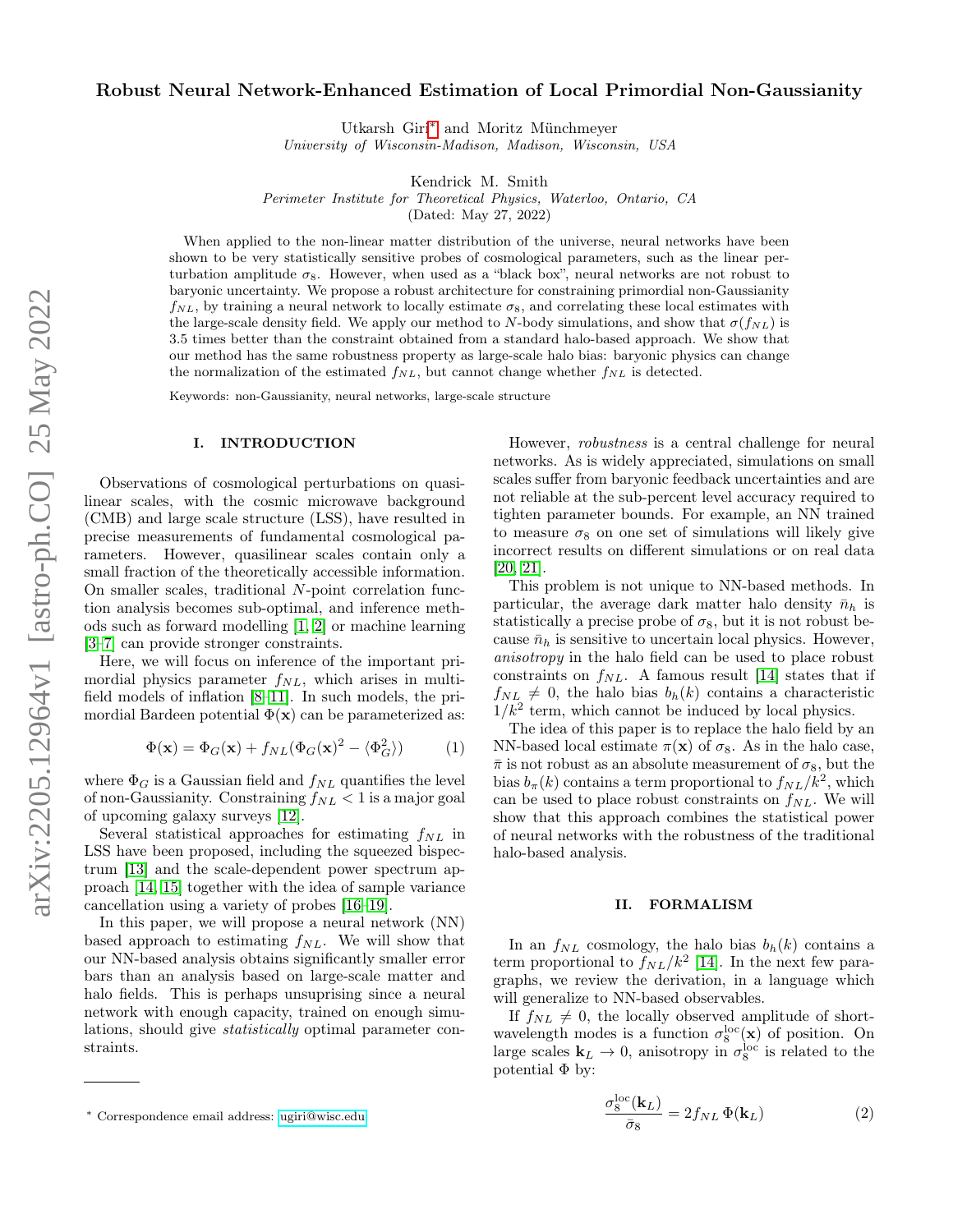The coupling between large and small scales described by Eq. [\(2\)](#page-0-1) arises from the term  $f_{NL}\Phi_G^2$  in Eq. [\(1\)](#page-0-2), which mixes scales. For a formal derivation of [\(2\)](#page-0-1), see [\[11,](#page-5-5) [22\]](#page-5-14).

On large scales, the local halo abundance  $\delta_h$  is sensitive to both  $\sigma_8^{\text{loc}}$  and the matter overdensity  $\delta_m$ :

$$
\delta_h(\mathbf{x}) = b_h^G \delta_m(\mathbf{x}) + \frac{1}{2} b_h^{NG} \log \left( \frac{\sigma_8^{\text{loc}}(\mathbf{x})}{\bar{\sigma}_8} \right) + (\text{noise}) \quad (3)
$$

The first term  $b_h^G \delta_m$  is the usual (Gaussian) halo bias, and the second term  $b_h^{NG} \log(\sigma_8^{\rm loc})$  is a non-Gaussian bias term. The coefficient  $b_h^{NG}$  is the derivative of the halo density  $\bar{n}_h$  with respect to the cosmological parameter  $\sigma_8$  [\[22](#page-5-14)[–25\]](#page-5-15):

<span id="page-1-6"></span>
$$
b_h^{NG} = 2 \frac{\partial \log \bar{n}_h}{\partial \log \sigma_8} \tag{4}
$$

(Sometimes the approximation  $b_h^{NG} \approx 2\delta_c(b_h^G-1)$  is used, but we will not use it in this paper.)

On linear scales, the density field  $\delta_m$  and potential Φ are related via the Fourier-space Poisson equation  $\delta_m(\mathbf{k}) = \alpha(\mathbf{k}, z) \Phi(\mathbf{k})$  [\[26\]](#page-5-16). Here,  $\alpha(k, z)$  is given by

<span id="page-1-0"></span>
$$
\alpha(k, z) \equiv \frac{2k^2 T(k)D(z)}{3\Omega_m H_0^2} \tag{5}
$$

Combining Eqs.  $(2)$ – $(5)$ , we derive the NG halo bias:

$$
\delta_h(\mathbf{k}_L) = b_h(k_L)\delta_m(\mathbf{k}_L) + \text{(Poisson noise)}\tag{6}
$$

where:

$$
b_h(k) = b_h^G + b_h^{NG} \frac{f_{NL}}{\alpha(k, z)}
$$
(7)

In this paper, we generalize the preceding results as follows. First we note that they do not depend on any specific properties of halos, other than the local halo abundance  $n_h(\mathbf{x})$  being sensitive to  $\sigma_8^{\text{loc}}(\mathbf{x})$ . Any field  $\pi(\mathbf{x})$ which is derived from the nonlinear density field, in a reasonably local way, should have the same property. We propose constructing a field  $\pi(\mathbf{x})$  using a neural network trained to maximize sensitivity to  $\sigma_8^{\text{loc}}$ .

We assume that our input data consists of the nonlinear density field  $\delta_m(\mathbf{x})$  as a 3-d pixelized map at ∼2 Mpc resolution without noise. Thus, our constraints on  $f_{NL}$ should be interpreted as information content in principle, given complete information at a specified resolution. In future work, we plan to apply our approach to simulated galaxy catalogs, which are more representative of real data.

We define a field  $\pi(\mathbf{x})$  by applying a CNN to  $\delta_m(\mathbf{x})$ (Figure [1\)](#page-2-0). The CNN has a small receptive field (∼18  $h^{-1}$  Mpc), so that the output field  $\pi(\mathbf{x})$  is fairly local in the input field  $\delta_m(\mathbf{x})$ . As described in [§III,](#page-1-1) we train the CNN so that  $\pi(\mathbf{x})$  is an estimate of  $\sigma_8^{\text{loc}}(\mathbf{x})$  with low statistical noise.

Following the logic above for halos, we make the following predictions for the behavior of  $\pi(\mathbf{x})$  on large scales. First, we predict that the matter- $\pi$  and  $\pi$ - $\pi$  power spectra are given by:

$$
P_{m\pi}(k) = b_{\pi}(k)P_{mm}(k)
$$
\n(8)

<span id="page-1-3"></span>
$$
P_{\pi\pi}(k) = b_{\pi}(k)^{2} P_{mm}(k) + N_{\pi\pi}
$$
 (9)

where the linear bias  $b_\pi(k)$  is the sum of Gaussian (constant) and non-Gaussian terms:

<span id="page-1-5"></span><span id="page-1-2"></span>
$$
b_{\pi}(k) = b_{\pi}^G + b_{\pi}^{NG} \frac{f_{NL}}{\alpha(k, z)}
$$
(10)

We also predict that the non-Gaussian bias  $b_{\pi}^{NG}$  is related to the  $\sigma_8$  dependence of the mean  $\pi$ -field:

<span id="page-1-4"></span>
$$
b_{\pi}^{NG} = 2 \frac{\partial \bar{\pi}}{\partial \log \sigma_8}
$$
 (11)

Finally, we predict that the noise  $N_{\pi\pi}$  defined in [\(9\)](#page-1-2) is constant in  $k$ . In [§IV,](#page-2-1) we will verify these predictions and show that they lead to strong constraints on  $f_{NL}$ .

#### <span id="page-1-1"></span>III. NEURAL NETWORK

Architecture: Our neural network uses a fully convolutional, sliding-window architecture with a total of 16433 parameters (Figure [1\)](#page-2-0). The network takes the 3D matter density field  $\delta_m(\mathbf{x})$  from an N-body simulation, and produces an output field  $\pi(\mathbf{x})$  with the same resolution as the input. We use small convolution kernels, including several layers with  $(1 \times 1 \times 1)$  kernels, so that the total receptive field of the network will be small  $(18 h^{-1} \text{ Mpc})$ . The size of the receptive field limits the scales which the neural network can use for estimating  $\pi$  and thus enforces locality. We leave systematic exploration of neural network architecture to future work.

Simulations: We want to train the network so that its output field  $\pi(\mathbf{x})$  is an optimal estimate of  $\sigma_8$ . To do this, we need a training set of N-body simulations with multiple values of  $\sigma_8$ . We use the  $s_9$  and  $s_8$  m datasets from the Quijote simulations [\[27\]](#page-5-17), with  $\sigma_8 = 0.849$  and 0.819 respectively. The remaining cosmological parameters are  $\Omega_{\rm m} = 0.3175, \ \Omega_{\rm b} = 0.049, \ h = 0.6711, \ n_s = 0.9624,$ and  $w = -1$ . Each dataset contains 400 collisionless simulations. Each simulation has  $512<sup>3</sup>$  particles and volume  $(1 h^{-1} Gpc)^3$ . For each simulation, we inpaint particles from the  $z = 0$  snapshot on a 512<sup>3</sup> 3D mesh using the Cloud-in-Cell algorithm implemented in nbodykit. This produces a voxelized 3D matter density field  $\delta_m(\mathbf{x})$ , which we save to disk for neural network training. We require only two values of  $\sigma_8$  in the training data rather than a continuum, because the variance of  $\pi(\mathbf{x})$  per receptive field is much larger than the difference between the two  $\sigma_8$  values.

Loss function and optimizer: For each simulation, let  $\pi(\mathbf{x})$  be the CNN output, and let  $\sigma_8^{\text{true}}$  be the value of  $\sigma_8$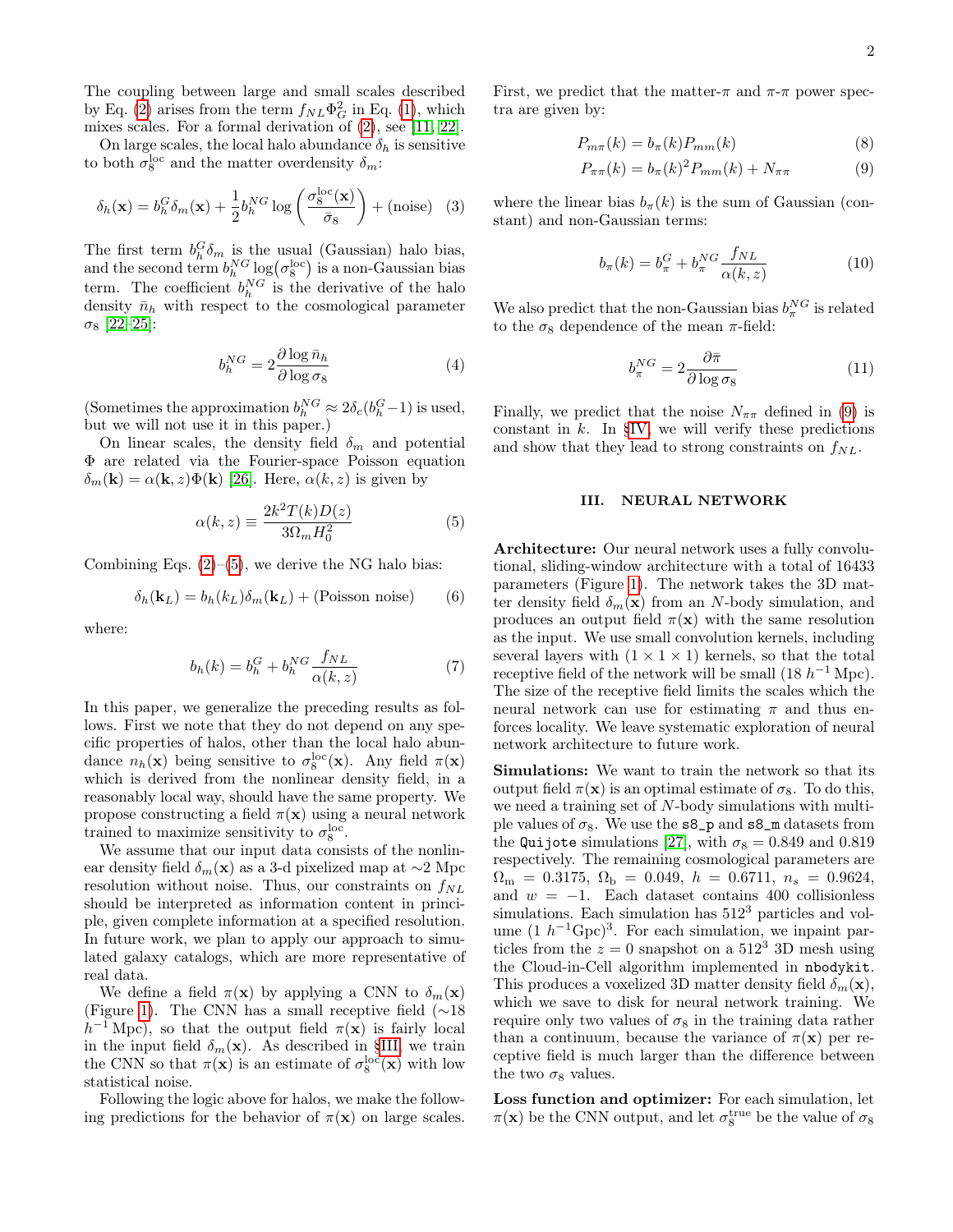

<span id="page-2-0"></span>Figure 1. A 2D schematic representation of our CNN architecture. The input is the nonlinear 3-d density field  $\delta_m(\mathbf{x})$  from an N-body simulation, and we train the network so that the output 3-d field  $\pi(\mathbf{x})$  is an estimate of  $\sigma_8$ . The total receptive field size is  $(9 \times 9 \times 9)$  voxels, equivalent to  $(18 \ h^{-1} \text{Mpc})^3$ . Each convolution except the last is followed by a ReLU activation function. Each grey square represents a logical array of size  $(512 \times 512 \times 512)$  with periodic boundary conditions. However, as an implementation detail to reduce GPU memory usage, we divide the simulation volume into slightly overlapping subvolumes which can be processed independently.

in the simulation. We define the loss function:

<span id="page-2-2"></span>
$$
\mathcal{L} = \left[ \left( \frac{1}{N_{\text{voxels}}} \sum_{\text{voxels } \mathbf{x}} \pi(\mathbf{x}) \right) - \sigma_8^{\text{true}} \right]^2 \tag{12}
$$

Intuitively, minimizing  $\mathcal L$  should produce an output field  $\pi(\mathbf{x})$  which is an optimal estimate of  $\sigma_8$ , by minimizing the difference between  $\sigma_8^{\text{true}}$  and the spatially averaged  $\pi$ -field.

We use the Adam optimizer [\[28\]](#page-5-18) with a learning rate of  $(5 \times 10^{-5})$  to minimize the loss function. The learning rate is reduced by a factor of 0.7 whenever the loss fails to register any improvement for 5 successive epochs of training. The architecture is implemented in PyTorch [\[29\]](#page-5-19) and uses PyTorch-lightning [\[30\]](#page-5-20) for high level interfacing with mixed precision training [\[31\]](#page-5-21).

We find that the overall normalization  $W$  and additive bias b of the NN are slow to converge, so as a final training step, we fix all parameters except  $(W, b)$ , and minimize the loss [\(12\)](#page-2-2). This minimization can be done exactly in a single epoch, since the loss is a quadratic function of  $(W, b)$ .

Validation: Our NN has been trained so that the spatially averaged  $\pi$  field  $\bar{\pi} = V_{\text{box}}^{-1} \int_{\mathbf{x}} \pi(\mathbf{x})$  is an estimate of  $\sigma_8$  with lowest possible noise. In the top panel of Fig-ure [2,](#page-2-3) we verify this statement, by evaluating  $\bar{\pi}$  on a test set of 100+100 simulations with  $\sigma_8 \in \{0.819, 0.849\}$ . We see that the network recovers the correct value of  $\sigma_8$ , and that the NN obtains better statistical separation between  $\sigma_8$  values than counting halos (bottom panel).

# <span id="page-2-1"></span>IV. ESTIMATING  $f_{NL}$

In this section, we apply our neural network to simulations with  $f_{NL} \neq 0$ . We use a test set of 10 N-body simulations with  $\sigma_8 = 0.834$ ,  $f_{NL} = 250$ , and non-Gaussian initial conditions generated using the Zeldovich approximation.

Power spectra: We next verify the predictions in Eqs.  $(8)-(11)$  $(8)-(11)$  $(8)-(11)$  for the large-scale power spectra  $P_{m\pi}$ ,  $P_{\pi\pi}$  in an



<span id="page-2-3"></span>Figure 2. Estimating  $\sigma_8$  using the neural network from Figure [1.](#page-2-0) Top panel. Histogrammed NN estimates  $\bar{\pi} = V_{\text{box}}^{-1} \int_{\mathbf{x}} \bar{\pi}(\mathbf{x})$ on a test set of simulations with  $\sigma_8 = 0.819$  (green) and  $\sigma_8 = 0.849$  (blue). *Bottom panel*. Histogrammed halo counts from the same test set, showing worse statistical separation between  $\sigma_8$  values than the NN.

 $f_{NL}$  cosmology. First, we note that since  $\bar{\pi} = \sigma_8$  (Fig. [2\)](#page-2-3), our prediction [\(11\)](#page-1-4) for the non-Gaussian bias  $b_{\pi}^{NG}$  is:

$$
b_{\pi}^{NG} = 2 \frac{\partial \bar{\pi}}{\partial \log \sigma_8} = 2\sigma_8 \tag{13}
$$

and so our prediction [\(10\)](#page-1-5) for the total bias  $b_\pi(k)$  is:

<span id="page-2-4"></span>
$$
b_{\pi}(k) = b_{\pi}^G + 2\sigma_8 \frac{f_{NL}}{\alpha(k, z)}
$$
(14)

In the the top panel of Fig. [3,](#page-3-0) we compare the bias model [\(14\)](#page-2-4) to the empirical bias obtained from cross-correlating  $\pi$  and  $\delta_m$  in k-bins, and find good agreement. In the bottom panel of Fig. [3,](#page-3-0) we verify the prediction that the noise power spectrum  $N_{\pi}$  defined in Eq. [\(9\)](#page-1-2) is constant in  $k$ , by plotting the power spectrum of the residual field  $\epsilon(\mathbf{k}) = \pi(\mathbf{k}) - b_{\pi}(k)\delta_{m}(\mathbf{k}).$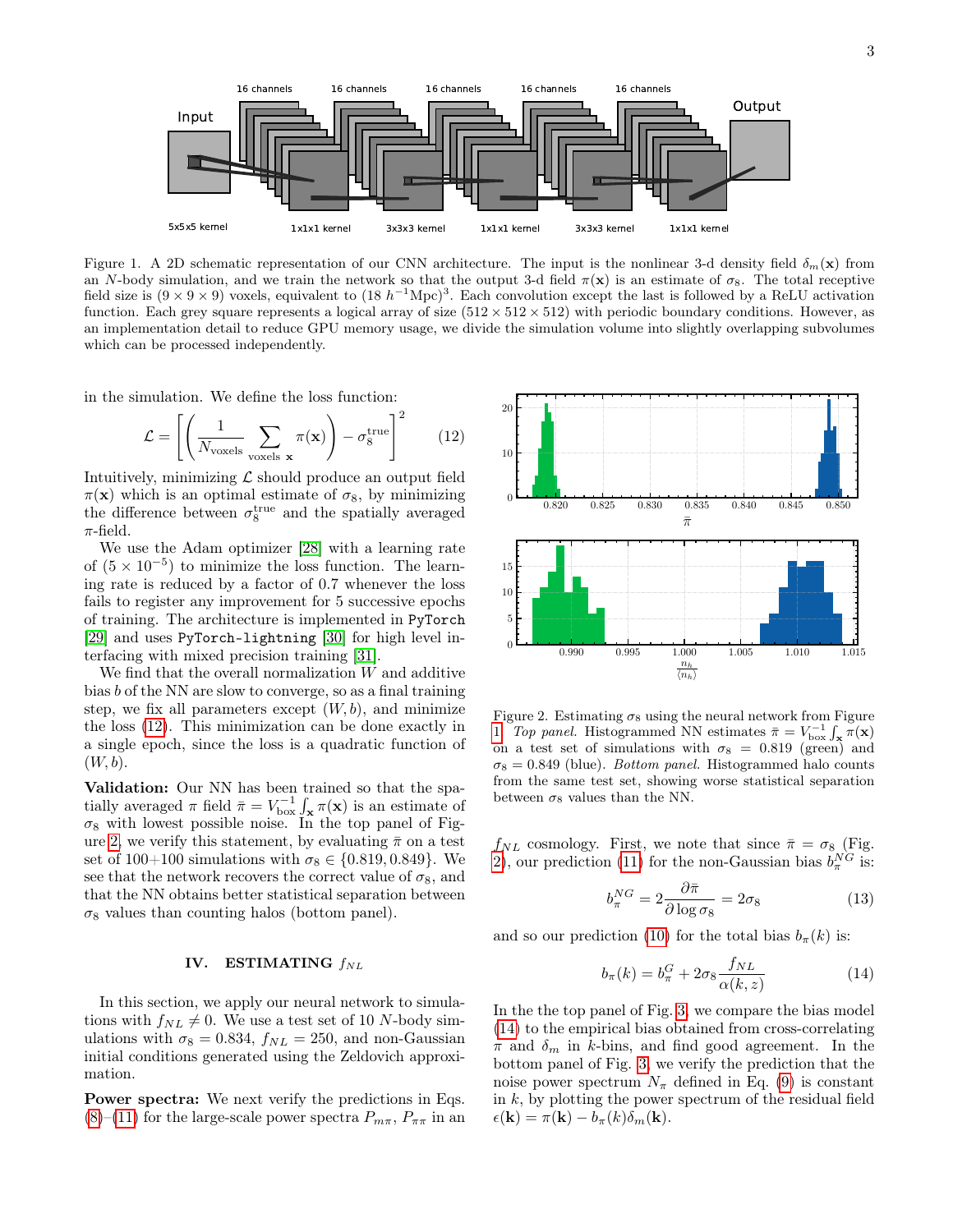

<span id="page-3-0"></span>Figure 3. Top panel. Bias model [\(14\)](#page-2-4) for the neural network output field  $\pi(\mathbf{x})$ , compared to the empirical bias  $P_{m\pi}(k)/P_{mm}(k)$  from simulation, for  $f_{NL} \in \{0,250\}$ . Bottom panel. Power spectrum of the residual field  $\epsilon(\mathbf{k}) = \pi(\mathbf{k}) - \epsilon$  $b_{\pi}(k)\delta_{m}(\mathbf{k})$  compared to a best-fit constant  $N_{\pi}$ . Throughout this figure, best-fit model parameters  $(b_{\pi}^{G}, N_{\pi})$  are obtained from the MCMC pipeline described in [§IV,](#page-2-1) with  $k_{\text{max}} = 0.014$  $h\,\mathrm{Mpc}^{-1}$  (shown as the shaded region).

We emphasize that simulations with  $f_{NL} \neq 0$  were never seen during the training process. The predictions in Eqs. [\(8\)](#page-1-3)–[\(11\)](#page-1-4) for power spectra in an  $f_{NL}$  cosmology (in particular the prediction  $b_{\pi}^{NG} = 2\sigma_8$ ) are based entirely on the NN response to varying  $\sigma_8$ , and general considerations of locality. Therefore, the verification of these predictions is a strong test of our formalism.

MCMC pipeline: Now that our model for the power spectra  $P_{m\pi}$ ,  $P_{\pi\pi}$  has been verified, we develop an MCMC pipeline that combines large-scale modes of  $\pi(\mathbf{k})$ and  $\delta_m(\mathbf{k})$  in a joint analysis.

The Gaussian likelihood for our data vector  $\mathcal{D} = [\delta_m, \delta_m]$  $\pi$ ] given model parameters  $\Theta = (f_{NL}, b^G_{\pi}, N_{\pi\pi})$  is:

$$
\mathcal{L}(\Theta|\mathcal{D}) \propto \prod_k \frac{1}{\sqrt{\text{Det}\, C(k)}} \exp\biggl(-\frac{\mathcal{D}(\mathbf{k})^\dagger C(k)^{-1}\mathcal{D}(\mathbf{k})}{2V}\biggr)
$$

where the  $2 \times 2$  covariance matrix  $C(k)$  is:

$$
C(k) = \begin{bmatrix} P_{mm}(k) & P_{m\pi}(k) \\ P_{m\pi}(k) & P_{\pi\pi}(k) \end{bmatrix}
$$
  
= 
$$
\begin{bmatrix} P_{mm}(k) & b_{\pi}(k)P_{mm}(k) \\ b_{\pi}(k)P_{mm}(k) & b_{\pi}(k)^2P_{mm}(k) + N_{\pi\pi} \end{bmatrix}
$$
 (15)

with  $b_{\pi}(k)$  given by Eq. [\(14\)](#page-2-4). We truncate the likelihood at  $k_{\text{max}} = 0.014 \ h \text{ Mpc}^{-1}$ . The posterior is defined using flat priors over a reasonable range for the model parameters Θ. We sample the posterior using affine-invariant sampling implemented in emcee[\[32\]](#page-5-22) to obtain constraints on  $f_{NL}$ .

To compare the neural network to a traditional halo based analysis, we also run our MCMC pipeline using the halo field  $\delta_h(\mathbf{k})$  instead of the NN-derived field  $\pi(\mathbf{k})$ . The only change is that we replace  $b_{\pi}^{NG} = 2\sigma_8$  by the non-Gaussian halo bias  $b_h^{NG}$ , which we measure in simulations using Eq.  $(4)$ .

MCMC results: We begin by analysing N-body simulations with Gaussian initial conditions *i.e.*  $f_{NL} = 0$ . We jointly analyze 100 fiducial Quijote simulations by multiplying together their posteriors before sampling. In the right panel of Fig. [4,](#page-4-0) we show  $f_{NL}$  constraints from a joint analysis of the large-scale matter density  $\delta_m(\mathbf{k})$  and the NN-derived field  $\pi(\mathbf{x})$ . In the left panel, we show a similar analysis using  $\delta_m(\mathbf{k})$  and the halo field  $\delta_h(\mathbf{k})$ . In both cases, the result is consistent with  $f_{NL} = 0$  as expected. However, the neural network gives an  $f_{NL}$  error which is 3.5 times better than the halo based analysis!

In the left panel of Figure [4,](#page-4-0) we used a single halo field consisting of all halos with  $\geq 20$  particles ( $M_{\text{min}} = 1.3 \times$  $10^{13}$   $h^{-1}$   $M_{\odot}$ ). We checked that if narrow halo mass bins are used with optimal weighting, the Fisher forecasted error  $\sigma(f_{NL})$  is only 25% better than the single-bin case.

In Fig. [5,](#page-4-1) we show  $f_{NL}$  constraints from a joint MCMC analysis of 10 simulations with  $f_{NL} = 250$ . We can see that for these non-Gaussian simulations, the correct value of  $f_{NL}$  is recovered, and the NN improvement over halos is just as good as in the  $f_{NL} = 0$  case.

Robustness: To frame the issue of robustness concretely, imagine that the small-scale astrophysics in the real universe is slightly different from the training set. How will our constraints on  $f_{NL}$  be affected?

Since the parameters  $(b_{\pi}^G, b_{\pi}^{NG}, N_{\pi})$  are sensitive to small-scale physics, their values will differ slightly from the training set. For  $b_{\pi}^G$  and  $N_{\pi}$ , this is harmless since we marginalize these parameters in our MCMC anyway.

For  $b_{\pi}^{NG}$ , we note that in the formalism from [§II,](#page-0-3) the parameters  $b_{\pi}^{NG}$  and  $f_{NL}$  only appear in the combination  $(b_{\pi}^{NG} f_{NL})$ . Therefore, a small change in  $b_{\pi}^{NG}$  is equivalent to a change in the normalization of  $f_{NL}$  – it cannot "fake" a detection of nonzero  $f_{NL}$ . Physically, this is because local physics cannot generate a term in the bias  $b_{\pi}(k)$  proportional to  $1/k^2$ . This is qualitatively similar to the familar case of halo counts.

Our method does depend on having a rough estimate for  $b_{\pi}^{NG}$  based on training data. As a check, we estimated the cosmological parameter dependence of  $b_{\pi}^{NG}$ using the Quijote "latin hypercube" simulations, which vary cosmological parameters over wide ranges. We find that  $\bar{\pi}$  is well modelled by a quadratic polynomial in  $(\Omega_m, \Omega_b, h, n_s, \sigma_8)$ . Using this quadratic model, we find that if cosmological parameters are varied within Planck+BAO  $2\sigma$  errors [\[33\]](#page-5-23), the change in  $b_{\pi}^{NG}$  =  $2(\partial \bar{\pi}/\partial \log \sigma_8)$  is  $\leq 1\%$ . In future work, we hope to extend this analysis to study dependence of  $b_{\pi}^{NG}$  on subgrid physics.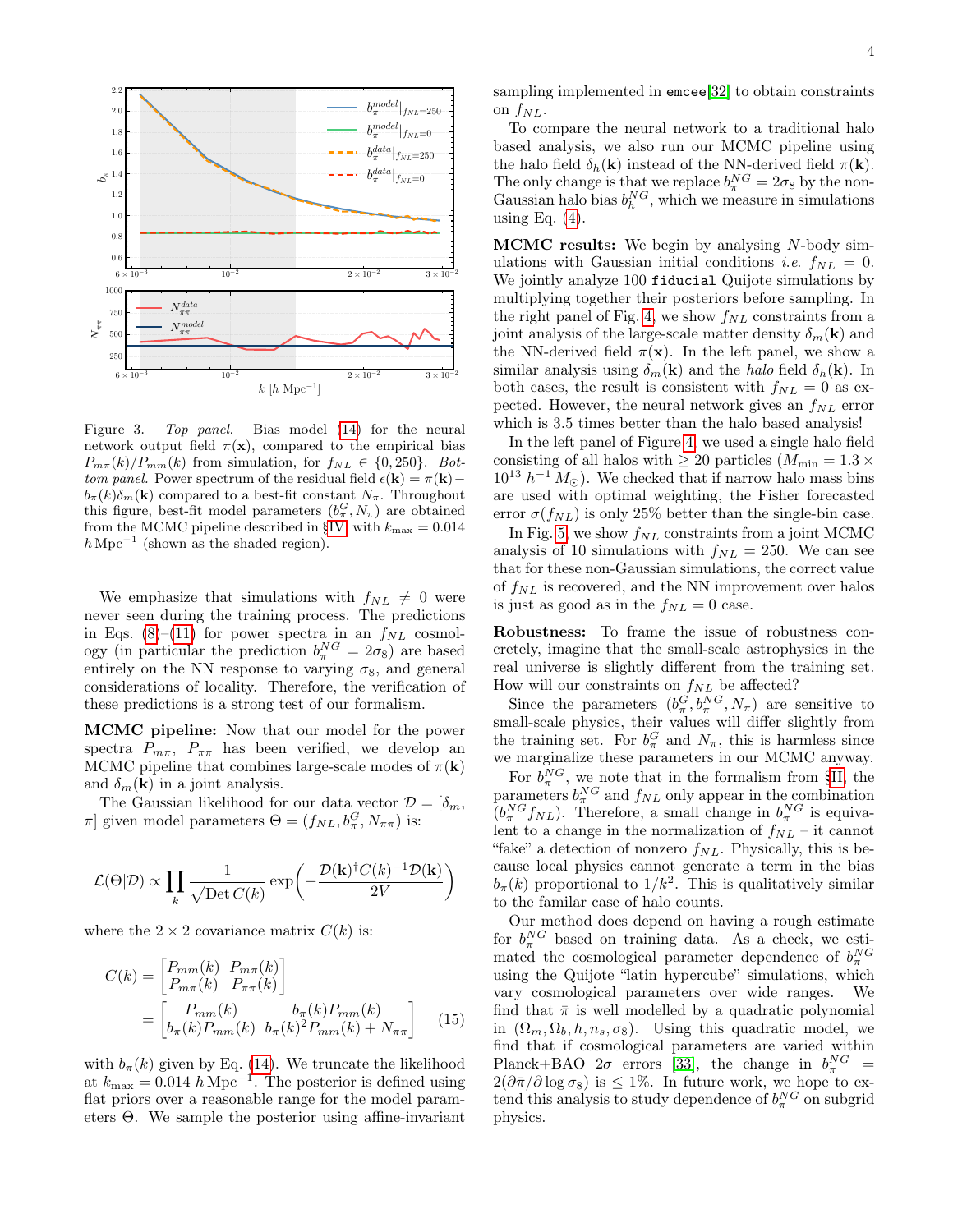

<span id="page-4-0"></span>Figure 4. MCMC posteriors on  $f_{NL}$  and nuisance parameters (either  $(b_h^G, N_{hh})$  or  $(b_\pi^G, N_{\pi\pi})$ ) from joint analysis of 100 Quijote simulations with  $f_{NL} = 0$ . Left. Traditional halo based analysis using large-scale modes of the matter field  $\delta_m(\mathbf{k})$  and halo field  $\delta_h(\mathbf{k})$ . Right. Neural network based analysis using  $\delta_m(\mathbf{k})$  and the NN output field  $\pi(\mathbf{k})$ . The neural network reduces the error bar on  $f_{NL}$  by a factor  $\sim$ 3.5.



<span id="page-4-1"></span>Figure 5. MCMC posterior on  $f_{NL}$  from joint analysis of 10 N-body simulations with  $f_{NL} = 250$ , using either the matter+halo fields (red), or matter+ $\pi$  fields (black), where  $\pi(\mathbf{x})$ is the NN output field. The 1-d  $f_{NL}$  likelihoods are marginalized over nuisance parameters (either  $(b_h^G, N_{hh})$  or  $(b_\pi^G, N_{\pi\pi})$ ).

# V. CONCLUSION AND OUTLOOK

In this letter we have demonstrated that the statistical power of neural networks can be combined with the idea of  $(1/k^2)$  non-Gaussian bias to arrive at a robust measurement of  $f_{NL}$  from the matter distribution. Unlike forward modelling approaches which are difficult at strongly non-linear scales, our approach can use information from very small scales and still remain robust.

Our main next step will be to quantify to what extent the method presented here can improve  $f_{NL}$  constraints from realistic galaxy surveys, rather than the matter field. Machine learning based  $\sigma_8$  constraints from simulated galaxy distributions have been examined in [\[34\]](#page-5-24) (using a halo occupation distribution), [\[20\]](#page-5-12) (using the hydrodynamic CAMELS simulations) and [\[35\]](#page-5-25) (using a semi-analytic galaxy formation model). In particular, [\[20\]](#page-5-12) highlighted the problem that different baryonic subgrid models lead to inconsistent results, which is precisely the issue our method is designed to overcome for  $f_{NL}$ . Recently, [\[36\]](#page-5-26) introduced a non-linear estimator based on the Wavelet Scattering Transform (WST) and even applied it to BOSS data [\[37\]](#page-5-27) to extract cosmological parameters including  $\sigma_8$ . The WST behaves similarly to a neural network and thus the claimed improvements in  $\sigma_8$  suggest that our  $f_{NL}$  method could also work well for galaxies. We will investigate this question in detail in upcoming work.

A straightforward generalization of our method is to other scale-dependent biases, such as those induced by the trispectrum  $g_{NL}$  parameter [\[38\]](#page-5-28), neutrino masses [\[39\]](#page-5-29), and isocurvature perturbations [\[40\]](#page-5-30). More generally, our approach of using a neural network as a local probe may generalize to other observables which are large-scale modulations of local non-Gaussian fields or cross-correlations. This is a common setup in cosmology, often exploited for quadratic estimators.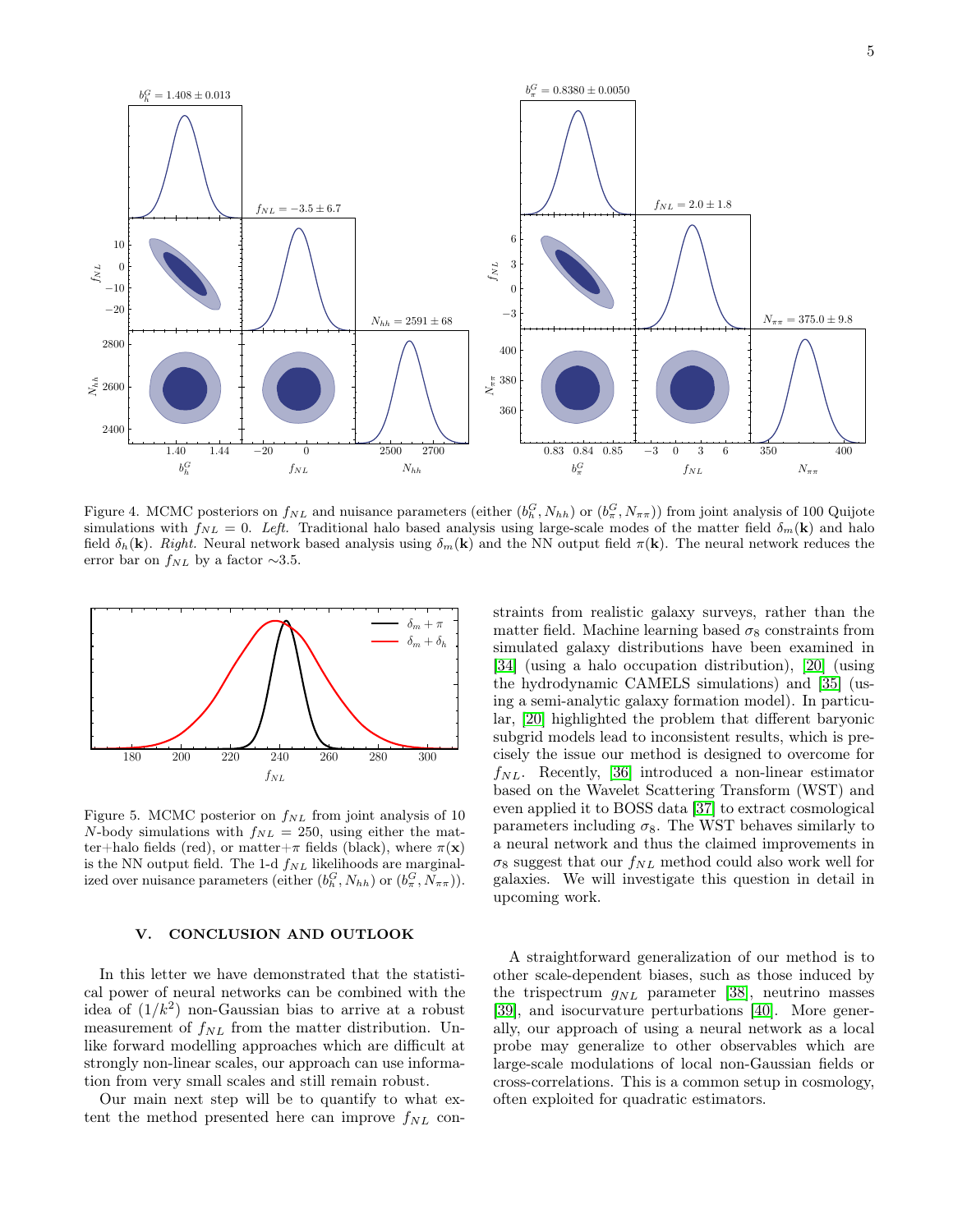## ACKNOWLEDGEMENTS

Part of this work was performed at the Aspen Center for Physics, which is supported by National Science Foundation grant PHY-1607611. MM acknowledges support from DOE grant DE-SC0022342. KMS was supported by an NSERC Discovery Grant and a CIFAR fellowship. Research at Perimeter Institute is supported in part by the Government of Canada through the De-

- <span id="page-5-0"></span>[1] U. Seljak, G. Aslanyan, Y. Feng, and C. Modi, [JCAP](https://doi.org/ 10.1088/1475-7516/2017/12/009) 12[, 009 \(2017\),](https://doi.org/ 10.1088/1475-7516/2017/12/009) [arXiv:1706.06645 \[astro-ph.CO\].](http://arxiv.org/abs/1706.06645)
- <span id="page-5-1"></span>[2] J. Jasche and B. D. Wandelt, MNRAS 432[, 894 \(2013\),](https://doi.org/10.1093/mnras/stt449) [arXiv:1203.3639 \[astro-ph.CO\].](http://arxiv.org/abs/1203.3639)
- <span id="page-5-2"></span>[3] S. Ravanbakhsh, J. Oliva, S. Fromenteau, L. C. Price, S. Ho, J. Schneider, and B. Poczos, (2017), [arXiv:1711.02033 \[astro-ph.CO\].](http://arxiv.org/abs/1711.02033)
- [4] F. Villaescusa-Navarro et al., (2021), [arXiv:2109.09747](http://arxiv.org/abs/2109.09747) [\[astro-ph.CO\].](http://arxiv.org/abs/2109.09747)
- [5] A. Lazanu, JCAP 09[, 039 \(2021\),](https://doi.org/10.1088/1475-7516/2021/09/039) [arXiv:2106.11061](http://arxiv.org/abs/2106.11061) [\[astro-ph.CO\].](http://arxiv.org/abs/2106.11061)
- [6] F. Villaescusa-Navarro et al., (2021), [arXiv:2109.10360](http://arxiv.org/abs/2109.10360) [\[astro-ph.CO\].](http://arxiv.org/abs/2109.10360)
- <span id="page-5-3"></span>[7] H. J. Hortua, in 35th Conference on Neural Information Processing Systems (2021) [arXiv:2112.11865 \[astro](http://arxiv.org/abs/2112.11865)[ph.CO\].](http://arxiv.org/abs/2112.11865)
- <span id="page-5-4"></span>[8] A. Linde and V. Mukhanov, [Physical Review D](https://doi.org/10.1103/physrevd.56.r535) 56, R535 [\(1997\).](https://doi.org/10.1103/physrevd.56.r535)
- [9] G. Dvali, A. Gruzinov, and M. Zaldarriaga, [Physical](https://doi.org/10.1103/physrevd.69.023505) Review D 69 [\(2004\), 10.1103/physrevd.69.023505.](https://doi.org/10.1103/physrevd.69.023505)
- [10] N. Bartolo, E. Komatsu, S. Matarrese, and A. Riotto, [Physics Reports](https://doi.org/10.1016/j.physrep.2004.08.022) 402, 103 (2004).
- <span id="page-5-5"></span>[11] M. Biagetti, Galaxies 7[, 71 \(2019\).](https://doi.org/10.3390/galaxies7030071)
- <span id="page-5-6"></span>[12] M. Alvarez et al., (2014), [arXiv:1412.4671 \[astro-ph.CO\].](http://arxiv.org/abs/1412.4671)
- <span id="page-5-7"></span>[13] A. Moradinezhad Dizgah, M. Biagetti, E. Sefusatti, V. Desjacques, and J. Noreña, JCAP 05[, 015 \(2021\),](https://doi.org/10.1088/1475-7516/2021/05/015) [arXiv:2010.14523 \[astro-ph.CO\].](http://arxiv.org/abs/2010.14523)
- <span id="page-5-8"></span>[14] N. Dalal, O. Dore, D. Huterer, and A. Shirokov, [Phys.](https://doi.org/10.1103/PhysRevD.77.123514) Rev. D 77[, 123514 \(2008\),](https://doi.org/10.1103/PhysRevD.77.123514) [arXiv:0710.4560 \[astro-ph\].](http://arxiv.org/abs/0710.4560)
- <span id="page-5-9"></span>[15] A. Slosar, C. Hirata, U. Seljak, S. Ho, and N. Padmanabhan, JCAP 08[, 031 \(2008\),](https://doi.org/ 10.1088/1475-7516/2008/08/031) [arXiv:0805.3580 \[astro-ph\].](http://arxiv.org/abs/0805.3580)
- <span id="page-5-10"></span>[16] U. Seljak, [Phys. Rev. Lett.](https://doi.org/10.1103/PhysRevLett.102.021302) 102, 021302 (2009), [arXiv:0807.1770 \[astro-ph\].](http://arxiv.org/abs/0807.1770)
- [17] K. M. Smith, M. S. Madhavacheril, M. Münchmeyer, S. Ferraro, U. Giri, and M. C. Johnson, (2018), [arXiv:1810.13423 \[astro-ph.CO\].](http://arxiv.org/abs/1810.13423)
- [18] M. Münchmeyer, M. S. Madhavacheril, S. Ferraro, M. C. Johnson, and K. M. Smith, [Phys. Rev. D](https://doi.org/10.1103/PhysRevD.100.083508) 100, 083508 [\(2019\),](https://doi.org/10.1103/PhysRevD.100.083508) [arXiv:1810.13424 \[astro-ph.CO\].](http://arxiv.org/abs/1810.13424)
- <span id="page-5-11"></span>[19] U. Giri and K. M. Smith, (2020), [arXiv:2010.07193](http://arxiv.org/abs/2010.07193) [\[astro-ph.CO\].](http://arxiv.org/abs/2010.07193)
- <span id="page-5-12"></span>[20] P. Villanueva-Domingo and F. Villaescusa-Navarro, (2022), [arXiv:2204.13713 \[astro-ph.CO\].](http://arxiv.org/abs/2204.13713)
- <span id="page-5-13"></span>[21] F. Villaescusa-Navarro et al., [Astrophys. J.](https://doi.org/ 10.3847/1538-4357/abf7ba) 915, 71 [\(2021\),](https://doi.org/ 10.3847/1538-4357/abf7ba) [arXiv:2010.00619 \[astro-ph.CO\].](http://arxiv.org/abs/2010.00619)
- <span id="page-5-14"></span>[22] A. Slosar, C. Hirata, U. Seljak, S. Ho, and N. Padmanabhan, [Journal of Cosmology and Astroparticle Physics](https://doi.org/ 10.1088/1475-7516/2008/08/031) 2008[, 031 \(2008\).](https://doi.org/ 10.1088/1475-7516/2008/08/031)

partment of Innovation, Science and Economic Development Canada and by the Province of Ontario through the Ministry of Colleges and Universities. Perimeter Institutes's HPC system "Symmetry" was used to perform some of the analysis presented in the letter. We have extensively used several python libraries including numpy[\[41\]](#page-6-0), matplotlib[\[42\]](#page-6-1), CLASS[\[43\]](#page-6-2), getdist[\[44\]](#page-6-3) and SciencePlots[\[45\]](#page-6-4).

- [23] T. Baldauf, U. Seljak, L. Senatore, and M. Zaldarriaga, [Journal of Cosmology and Astroparticle Physics](https://doi.org/10.1088/1475-7516/2011/10/031) 2011, [031 \(2011\).](https://doi.org/10.1088/1475-7516/2011/10/031)
- [24] V. Desjacques, D. Jeong, and F. Schmidt, [Phys. Rept.](https://doi.org/10.1016/j.physrep.2017.12.002) 733[, 1 \(2018\),](https://doi.org/10.1016/j.physrep.2017.12.002) [arXiv:1611.09787 \[astro-ph.CO\].](http://arxiv.org/abs/1611.09787)
- <span id="page-5-15"></span>[25] M. Biagetti, T. Lazeyras, T. Baldauf, V. Desjacques, and F. Schmidt, [Monthly Notices of the Royal Astronomical](https://doi.org/ 10.1093/mnras/stx714) Society 468[, 3277 \(2017\).](https://doi.org/ 10.1093/mnras/stx714)
- <span id="page-5-16"></span>[26] S. Dodelson, *Modern Cosmology* (Academic Press, Amsterdam, 2003).
- <span id="page-5-17"></span>[27] F. Villaescusa-Navarro et al., [Astrophys. J. Suppl.](https://doi.org/ 10.3847/1538-4365/ab9d82) 250, [2 \(2020\),](https://doi.org/ 10.3847/1538-4365/ab9d82) [arXiv:1909.05273 \[astro-ph.CO\].](http://arxiv.org/abs/1909.05273)
- <span id="page-5-18"></span>[28] D. P. Kingma and J. Ba, arXiv e-prints , arXiv:1412.6980 (2014), [arXiv:1412.6980 \[cs.LG\].](http://arxiv.org/abs/1412.6980)
- <span id="page-5-19"></span>[29] A. Paszke, S. Gross, F. Massa, A. Lerer, J. Bradbury, G. Chanan, T. Killeen, Z. Lin, N. Gimelshein, L. Antiga, A. Desmaison, A. Köpf, E. Yang, Z. DeVito, M. Raison, A. Tejani, S. Chilamkurthy, B. Steiner, L. Fang, J. Bai, and S. Chintala, ["Pytorch: An imperative style,](https://doi.org/10.48550/ARXIV.1912.01703) [high-performance deep learning library,"](https://doi.org/10.48550/ARXIV.1912.01703) (2019).
- <span id="page-5-20"></span>[30] W. Falcon et al., GitHub. Note: https://github. com/PyTorchLightning/pytorch-lightning 3, 6 (2019).
- <span id="page-5-21"></span>[31] P. Micikevicius, S. Narang, J. Alben, G. Diamos, E. Elsen, D. Garcia, B. Ginsburg, M. Houston, O. Kuchaiev, G. Venkatesh, and H. Wu, ["Mixed pre](https://doi.org/10.48550/ARXIV.1710.03740)[cision training,"](https://doi.org/10.48550/ARXIV.1710.03740) (2017).
- <span id="page-5-22"></span>[32] D. Foreman-Mackey, D. W. Hogg, D. Lang, and J. Goodman, [Publications of the Astronomical Society of the Pa](https://doi.org/10.1086/670067)cific 125[, 306 \(2013\).](https://doi.org/10.1086/670067)
- <span id="page-5-23"></span>[33] N. Aghanim et al. (Planck), [Astron. Astrophys.](https://doi.org/10.1051/0004-6361/201833910) 641, A6 [\(2020\),](https://doi.org/10.1051/0004-6361/201833910) [Erratum: Astron.Astrophys. 652, C4 (2021)], [arXiv:1807.06209 \[astro-ph.CO\].](http://arxiv.org/abs/1807.06209)
- <span id="page-5-24"></span>[34] M. Ntampaka, D. J. Eisenstein, S. Yuan, and L. H. Garrison, [The Astrophysical Journal](https://doi.org/10.3847/1538-4357/ab5f5e) 889, 151 (2020).
- <span id="page-5-25"></span>[35] L. A. Perez, S. Genel, F. Villaescusa-Navarro, R. S. Somerville, A. Gabrielpillai, D. Anglés-Alcázar, B. D. Wandelt, and L. Y. A. Yung, (2022), [arXiv:2204.02408](http://arxiv.org/abs/2204.02408) [\[astro-ph.GA\].](http://arxiv.org/abs/2204.02408)
- <span id="page-5-26"></span>[36] G. Valogiannis and C. Dvorkin, (2021), [arXiv:2108.07821](http://arxiv.org/abs/2108.07821) [\[astro-ph.CO\].](http://arxiv.org/abs/2108.07821)
- <span id="page-5-27"></span>[37] G. Valogiannis and C. Dvorkin, (2022), [arXiv:2204.13717](http://arxiv.org/abs/2204.13717) [\[astro-ph.CO\].](http://arxiv.org/abs/2204.13717)
- <span id="page-5-28"></span>[38] K. M. Smith, S. Ferraro, and M. LoVerde, [Journal of](https://doi.org/10.1088/1475-7516/2012/03/032) [Cosmology and Astroparticle Physics](https://doi.org/10.1088/1475-7516/2012/03/032) 2012, 032 (2012).
- <span id="page-5-29"></span>[39] C.-T. Chiang, W. Hu, Y. Li, and M. Loverde, [Phys. Rev.](https://doi.org/ 10.1103/PhysRevD.97.123526) D 97[, 123526 \(2018\),](https://doi.org/ 10.1103/PhysRevD.97.123526) [arXiv:1710.01310 \[astro-ph.CO\].](http://arxiv.org/abs/1710.01310)
- <span id="page-5-30"></span>[40] A. Barreira, G. Cabass, D. Nelson, and F. Schmidt, JCAP 02[, 005 \(2020\),](https://doi.org/ 10.1088/1475-7516/2020/02/005) [arXiv:1907.04317 \[astro-ph.CO\].](http://arxiv.org/abs/1907.04317)